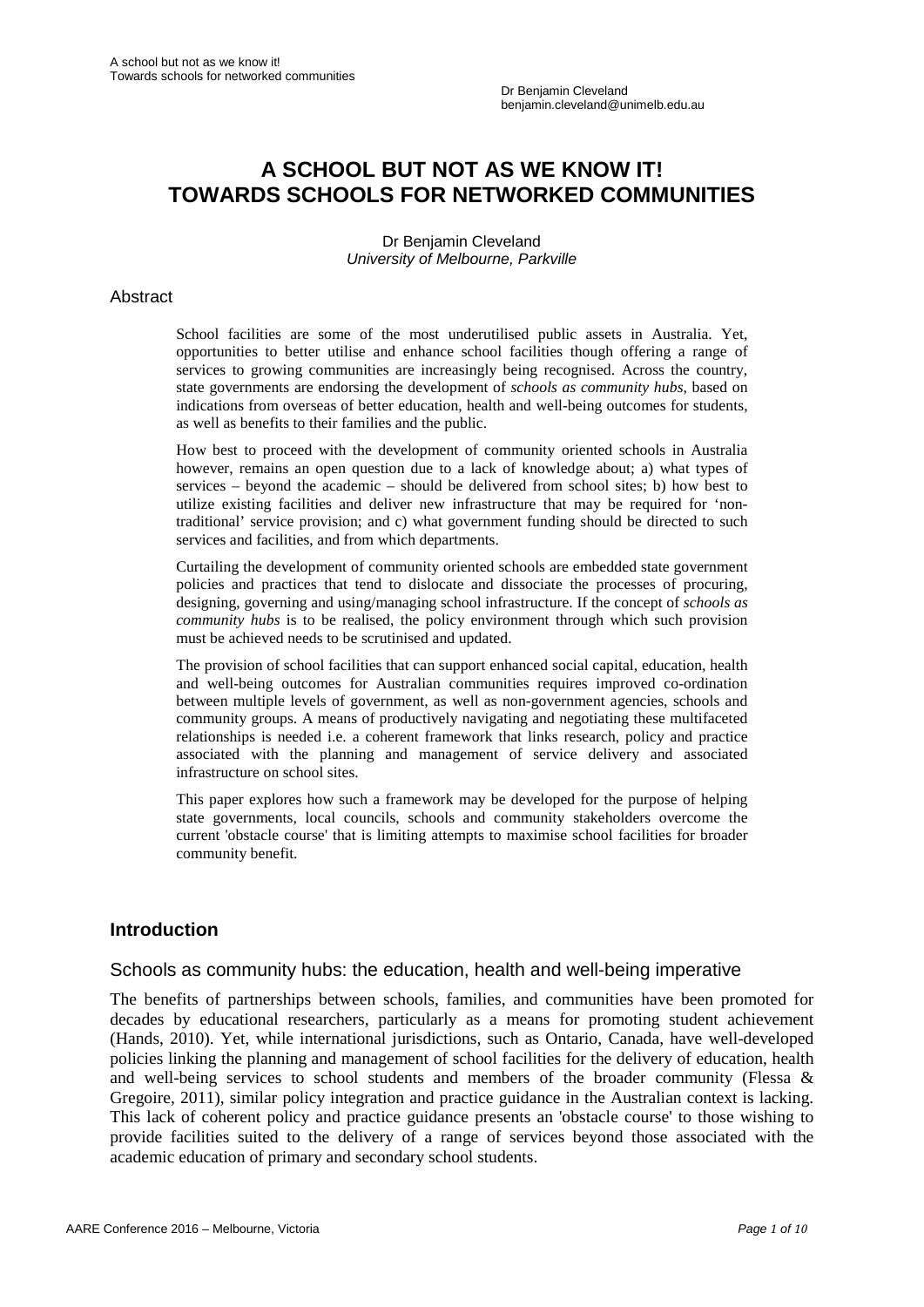In the public health sector, the idea of providing integrated service delivery from school sites is gaining attention. Trepanier et al. (2008) defined school integrated services as "the process by which educational, social, and health services are coordinated in a concerted way and offered to students and their families in order to address their needs" (p. 109). Based on research conducted in Canada, Trepanier et al. identified that such services can be delivered from school buildings (school-based services), or from facilities located near-by (school-linked services) or in the community (communitybased services). They suggested that "whether based within the school building or not, school integrated services are a key to ensure and facilitate coherence among interventions" (p. 109).

Moves towards integrated service delivery are also being explored and pursued by governments in other western countries, where they are looking to ensure better access to and delivery of services to families – particularly those that are more marginalised or underprivileged. For example, the Head Start preschool program in the United States has provided integrated education, health, social services, and parent education for low-income families for more than a decade, and a range of programs have been supported in the United Kingdom, where significant government funding has been dedicated to developing linkages between early childhood centres and social services, child care and health services, early education and community agencies (Tayler, Farrell & Tennent, 2002).

Amidst the discourse surrounding school-community partnerships a variety of different stakeholder objectives can be found, including those of multiple levels of government, educators, and health service providers. Collectively, the objectives of these groups often focus on:

- 1) Improving the range and quality of support services to students and families;
- 2) Strengthening relationships between school administrations, community partners and the general public;
- 3) Providing a platform for improved service delivery to communities;
- 4) Maximizing the use of public infrastructure through increased flexibility and utilization; and
- 5) Reducing the costs of operating facilities for schools and government.

In practice, integrated service delivery may involve collaborations between schools, kindergartens and childcare services, along with parenting support services associated with child health, preschool readiness, family mental health, special needs services, recreation, family literacy, and other programs (Pelletier & Corter, 2005).

In Australia, despite a growing body of research attesting to the benefits of effective integrated early care and education services for children and families, as well as longer-term societal and economic benefits, "a history of single focus, separate, specialised, and competing services has led to widespread dissatisfaction with service provision, which is viewed by many to be inflexible, inaccessible or outof-touch with the needs of contemporary families" (Tayler, Farrell & Tennent, 2002, p. 1-2). This historical – and still current – context provides the backdrop to this paper, which outlines an approach to developing the policy and practice questions necessary to realising *schools as community hubs* in an effective way.

The outcomes of the research are anticipated to significantly advance knowledge in the interdisciplinary field of learning environments research and provide new knowledge to the architecture, education, and public health research communities.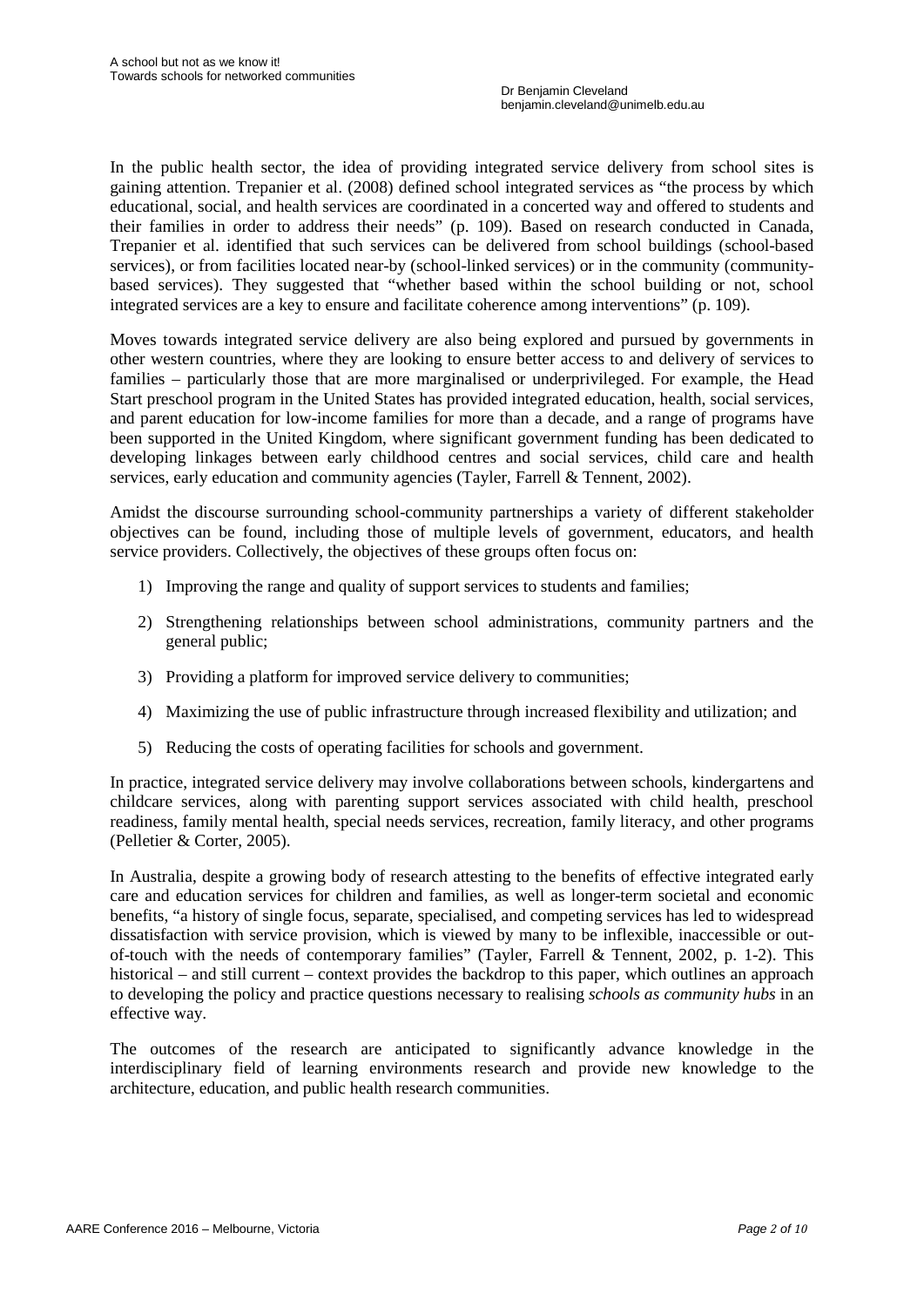## **Towards schools for networked communities**

#### The research imperative

Historically, state-owned school facilities have been some of the most underutilised public assets in Australia, with most used sparingly outside of school hours, on weekends, or during school holiday periods (Cleveland & Woodman, 2009). However, state government and community aspirations for school sites are changing. School sites are no longer being envisaged as 9:00am-3:30pm settings for the exclusive purpose of schooling, but as valuable assets also able to support a range of services to individuals and community groups – especially to rapidly growing communities in outer suburban and inner urban areas of Australia's major cities.

The desire to share school facilities with the broader community is becoming increasingly evident, with more stakeholders (state governments, local councils, service providers and community groups) wishing to expand opportunities for classrooms, gymnasiums and libraries to be used by multiple groups, as well as for additional facilities to be co-located on school sites for the provision of early years education and a range of family and health services i.e. integrated service delivery (Cleveland & Woodman, 2009; Salagaras, 2009). The notion of the *school as community hub* is gathering momentum, yet fulfilling these emerging aspirations remains a difficult task due to embedded state government policies and practices that tend to dislocate and dissociate the processes of procuring, designing, governing and using/managing school infrastructure.

If the concept of the *school as community hub* is to be realised, the policy environment through which such provision must be achieved needs to be scrutinised and updated. The provision of school facilities for the purpose of enhancing the social capital, education, health and well-being of Australian communities requires improved co-ordination between multiple levels of government, as well as nongovernment agencies, schools and community groups. A means of productively navigating and negotiating these multifaceted relationships is needed i.e. a coherent framework that links research, policy and practice associated with the planning and management of service delivery and associated infrastructure on school sites.

Building new amenity throughout Australian cities is at the crux of this issue: amenity and allied service provision from school sites – perhaps the most geographically well-distributed government land assets. Changing demographics and the intensification of Australia cities is changing the ways individuals and communities live. With all major Australian cities adopting strategies to intensify development in activity centres and along transit lines (Woodcock et al., 2010), the urban fabric of Australia is being reshaped and methods of movement and access to facilities and the services required by the public are being altered. As Woodcock et al. indicated, concepts of resilience, sustainability and assemblage are all being brought to bear on current debates about urban design. Schools must not be dissociated from such discourses.

In this context, McShane (2006) observed that there is an increasing focus on policy outputs, particularly at the local government level, framed around community strengthening. This he identified as the community turn in public policy. Adding complexity to this issue, he also identified that the "financing, planning and management of community facilities has emerged as a major public policy issue in Australia in recent years as assets acquired in the post-World War II years of growth and decentralisation age, service needs widen, and local governments experience fiscal stress" (McShane, 2006, p. 269).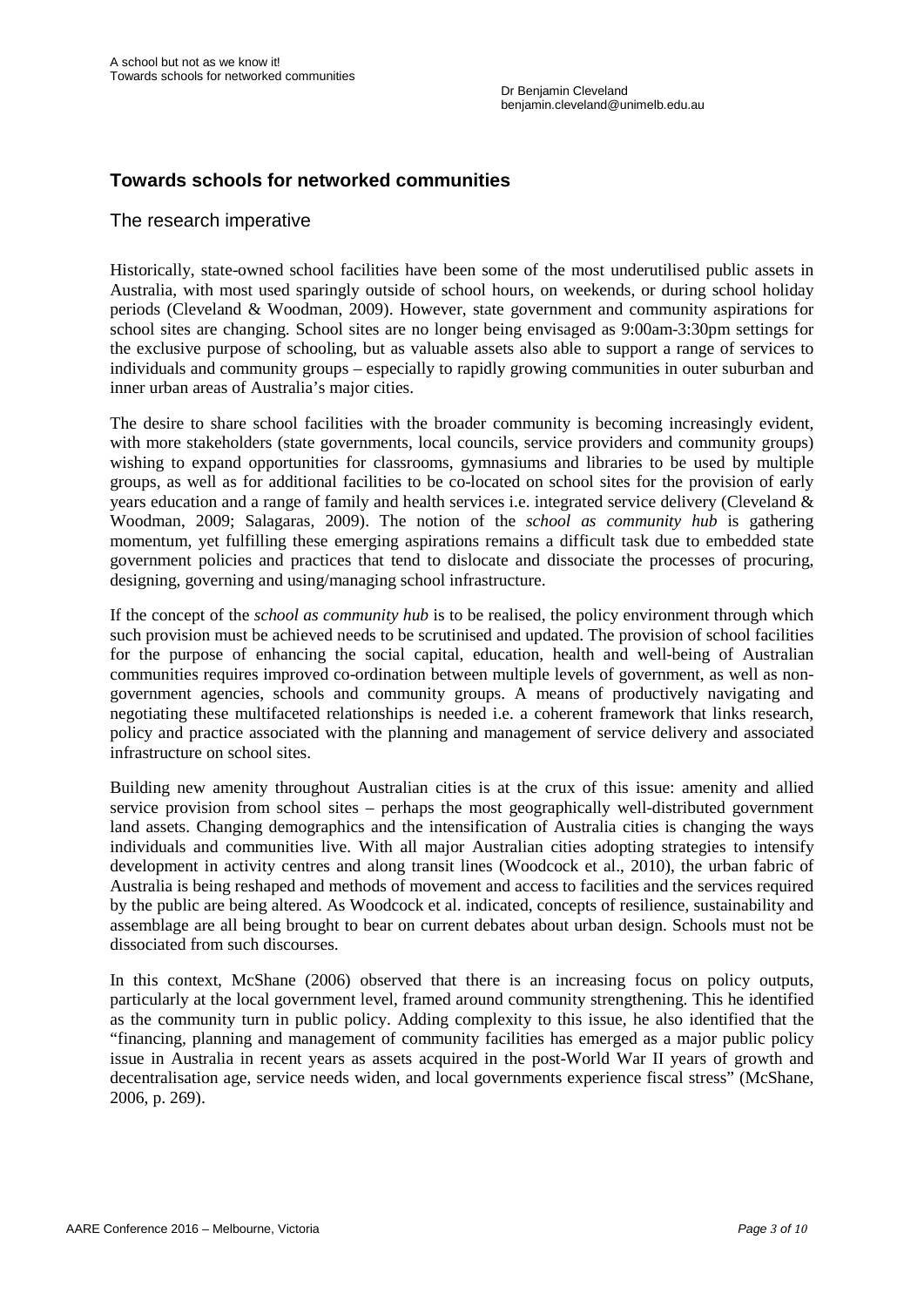Across Australia there is limited knowledge about how best to develop policy and practice around issues including:

- a) What types of services should be delivered from school sites;
- b) How best to utilize existing facilities and deliver new infrastructure that may be required for 'non-traditional' service provision;
- c) What government funding should be directed to such services and facilities, and from which departments; and ultimately
- d) How best to leverage infrastructure funding for the purpose of building resilient and sustainable community infrastructure and communities.

While it is acknowledged that there is ongoing debate about how available school facilities should be to the wider community during school hours, as well as the effectiveness of shared-use agreements (McShane, 2012), there is significant support at state government level across the country to develop shared community infrastructure on school sites. The research project outlined below is expected to produce findings that will significantly forward this agenda through analysing existing policies and practices across Australia and internationally for the purpose of developing a robust and coherent framework that links research, policy and practice associated with the processes of procuring, designing, governing and using/managing school infrastructure for broader community benefit. The resultant framework is anticipated to help state governments, local councils, schools and community stakeholders overcome the current 'obstacle course' that is limiting attempts to maximise school facilities for broader community benefit.

## **Linking research, policy and practice associated with procuring, designing, governing and using/managing school infrastructure**

#### The research project

The objective of the forthcoming research project is to examine national and international policy environments (Coleman & Perl, 1999; Rizvi & Lingard, 2009; Ball, Maguire & Braun, 2012) and practices associated with the provision and management of school infrastructure and to develop a coherent framework linking research (new knowledge), policy and practice across the fields of architecture, education, and public health towards maximising facilities for broader community benefit. The aims of the project are:

- 1. To identify the specific objectives of state governments, local councils, schools and community stakeholders with respect to the provision of school infrastructure, and benchmark these objectives internationally;
- 2. To examine national and international policy environments and practices associated with the planning and management of school infrastructure to identify world-best practices and opportunities for improvement; and
- 3. To provide a robust and coherent framework linking research, policy and practice associated with the procurement, design, governance and use/management of school infrastructure to meet the emerging needs of Australian communities.

Through a review of the literature, policy analysis (as documented and enacted), and facility design and management case studies, the project will bring together policy makers and practitioners to share knowledge and analyse emerging requirements for school facility design and management in Australia. Adopting an international outlook, the project will have a direct impact on current theoretical and policy debates about the role of school facilities in Australia and drive dialogue about how such infrastructure can best be delivered and managed, while also bringing environmental and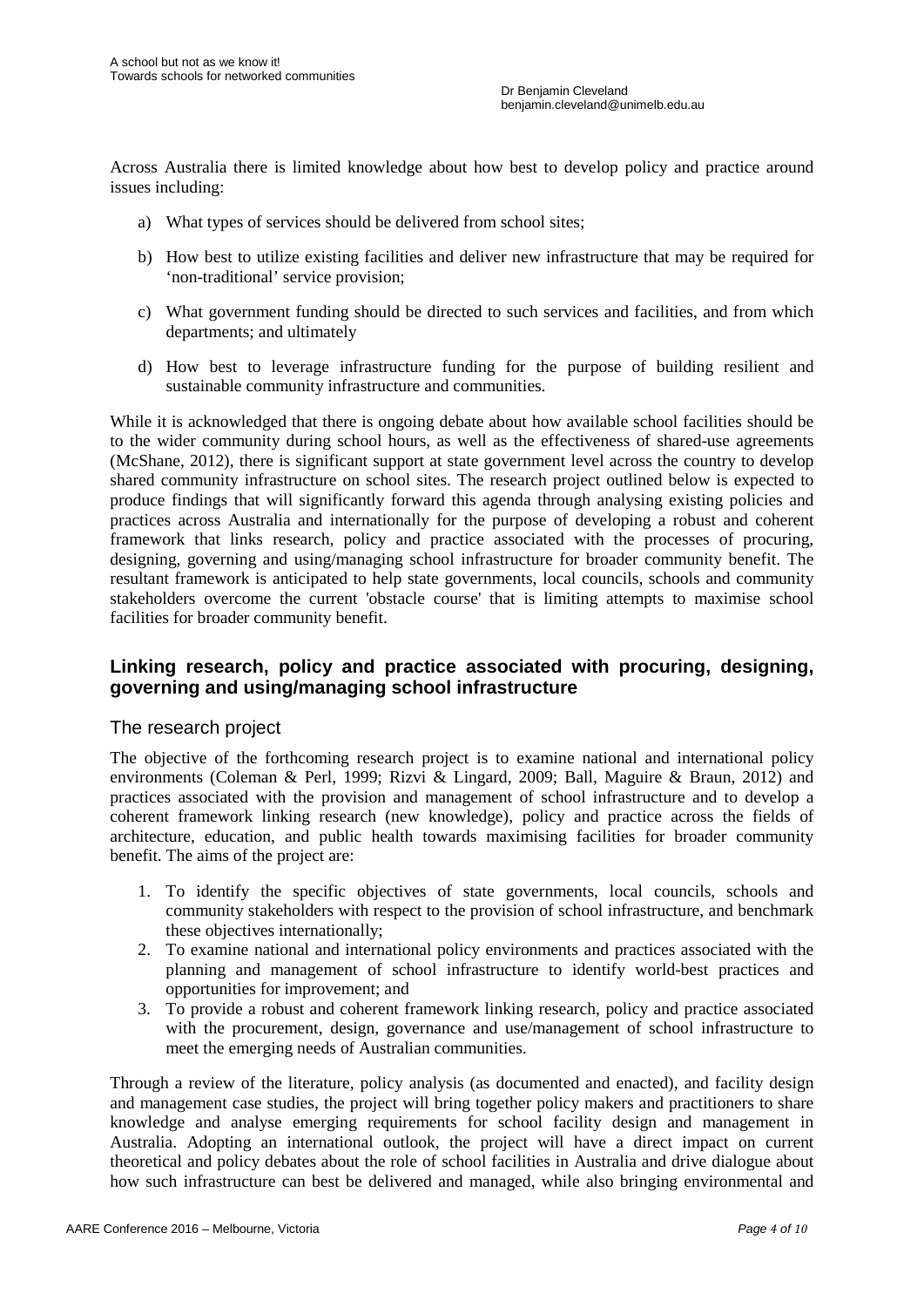economic benefits to the nation through attention to urban design and fiscal contexts.

#### Research focus and questions

In keeping with the specific aims of the project (above), the project will address three core questions:

- A. Within Australia, what specific objectives are being pursued by state governments, local councils, schools and community stakeholders with respect to the provision of school infrastructure for broader community benefit? How do these objectives compare internationally?
- B. What can be learned from national and international policy environments and practices about the planning and management of school infrastructure for broader community benefit, and how can this be done better?
- C. How can research, policy and practice be coherently linked to effectively inform the procurement, design, governance and use/management of school infrastructure to meet the emerging needs of Australian communities?

The project will pursue in-depth analysis of existing policies and practices, as influenced by multiple levels of government, non-government policy organisations and on-the-ground practitioners (e.g. educational leaders, architects, public health practitioners), to develop the afore mentioned framework, which will link research, policy and practice associated with the design and management of school infrastructure for the delivery of multiple services to Australian communities.

The project's conceptual framework, research design, methods and approaches to analysis are outlined below.

#### Conceptual framework

The project will adopt an interdisciplinary approach to exploring how school facilities can be delivered/maximised to enhance the social capital, education, health and well-being of Australian communities. The project's significance lies in the objective to integrate knowledge derived from the domains of architectural, education and public health and to develop a unifying framework linking previously dislocated and dissociated policies and practices – and bodies of knowledge.

The project will adopt a unifying approach to framework formation by exploring opportunities to link the varying objectives of policy makers (e.g. elected officials, government bureaucrats) and practitioners (e.g. architects, educators, and public health agencies), while being cognisant of the epistemologies that tend to be favoured by these different disciplines. Figure 1 (below), illustrates the project's areas of enquiry, including its well-defined focus on four areas of policy and practice: (1) school facility procurement, (2) school facility design, (3) school facility governance, and (4) school facility shared-use/management.

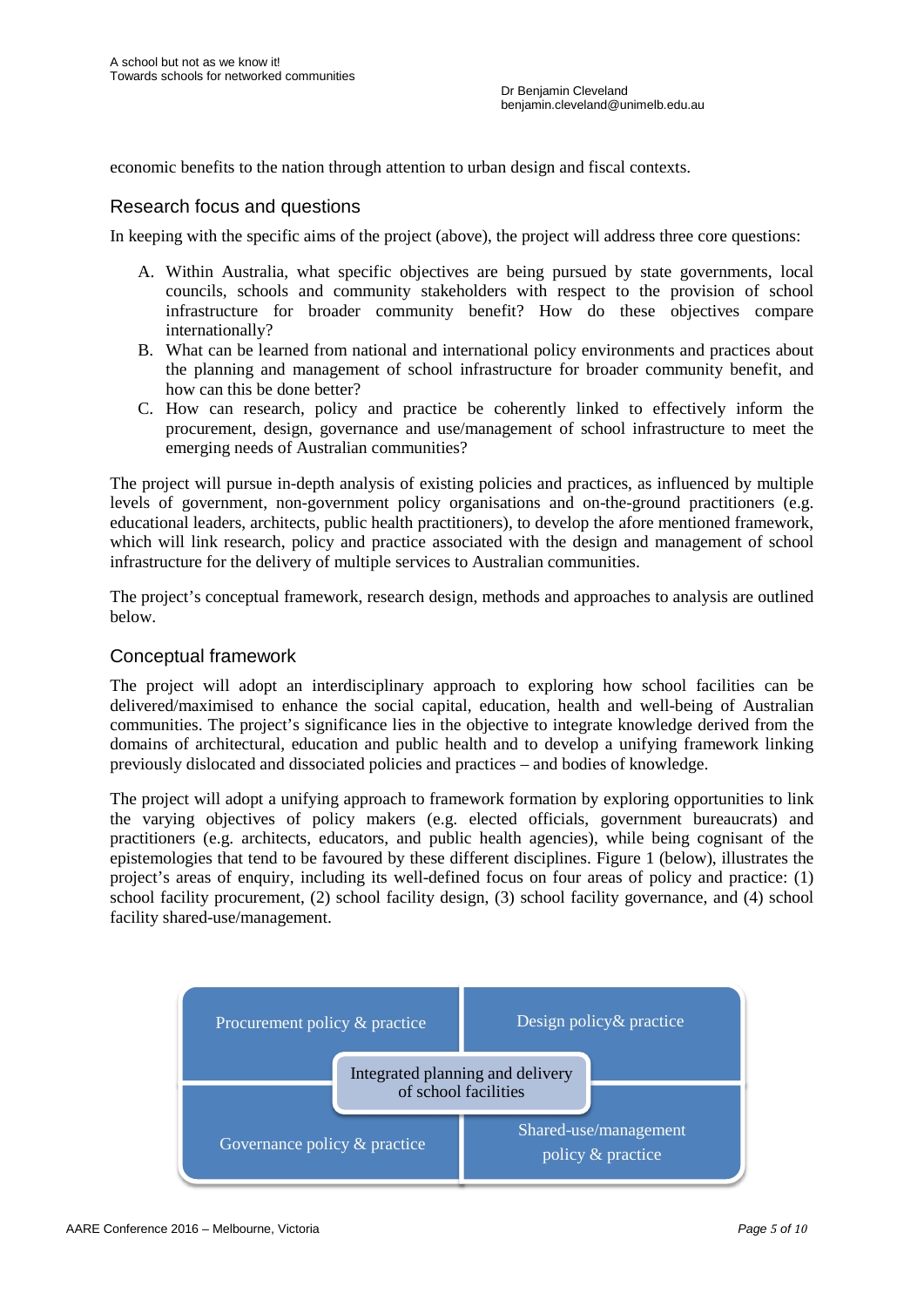Dr Benjamin Cleveland benjamin.cleveland@unimelb.edu.au

Figure 1: Conceptual framework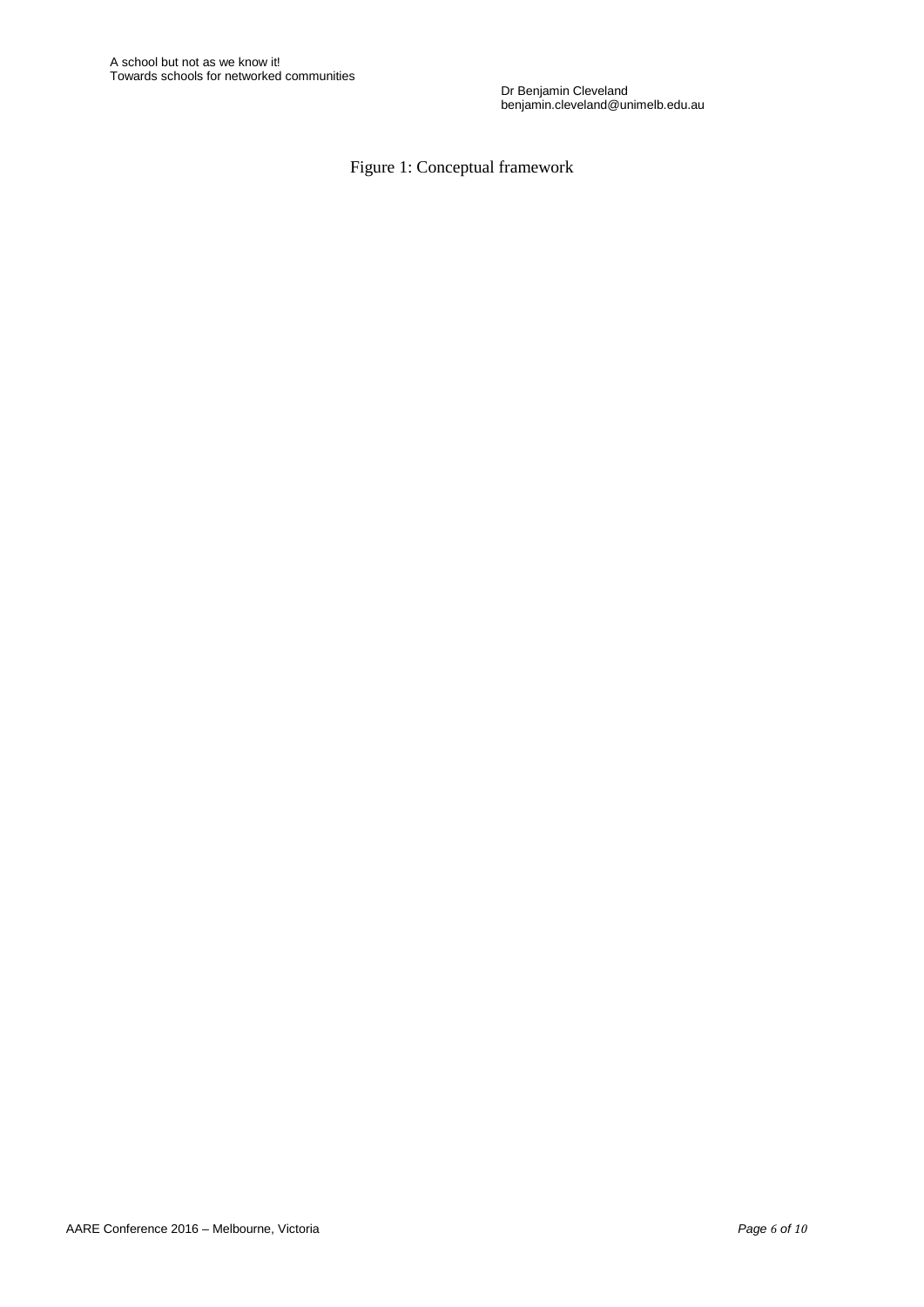## Theoretical orientation

The project will balance a *performative and enactment* perspective on policy, that views any changes that might be attributed to policy as emergent "through the effects of relational interactions" (Fenwick & Edwards, 2011 p. 712), with a *techno-rational* approach to policy, that is based on replicable methods intended to problematize and solve education problems (Webb & Gulson, 2015). A performative or enactment perspective lends itself to developing understandings of policy as it is enacted by diverse social actors and material mediators, not just as it is documented in text. This approach to theorizing policy represents an emerging shift in policy research (Ball, Maguire, & Braun, 2012; Mulcahy, 2014) and is expected to support the production of research outcomes that will be applicable in the field.

#### Research design, methods and analysis

The project will adopt a *qualitative approach* and utilise *three research methods*:

- a) Literature review;
- b) Policy analysis (including case studies of policy environments as both documented and enacted); and
- c) Facility design and management case studies.

With its focus on integrated service delivery and facilities, the project will involve connecting and analysing data/knowledge derived from the disciplines of design/architecture, education and public health. The social research methods chosen for the project, outlined below, will enable a unified approach to problem identification, research design, and data analysis.

A *literature review, including theoretical analysis*, will be conducted to commence the study. This will involve the analysis of research and theory to inform data collection and analysis, and generate theoretical insights. This phase of the project will precede the case studies of the policy environments found in six Australian states (see policy analysis below). The literature review will directly address the three research questions, to; (1) investigate the specific objectives of state governments, local councils, schools and community stakeholders with respect to the provision of school infrastructure for broader community benefit; (2) examine national and international policy environments and practices associated with the planning and management of school infrastructure; and (3) shape the development of a coherent framework for procuring, designing, governing and using/managing school infrastructure to meet the emerging needs of Australian communities. This analysis will deepen understanding of the research and theory underpinning the project. Following this initial intensive literature review phase, further literature will be analysed across the duration of the project. This will be synthesised with fieldwork findings to produce further outputs.

*Policy analysis* will involve the investigation of (1) *policy as documented* and (2) *policy as enacted* (Fenwick & Edwards, 2011). The study of *policy as documented* will involve the analysis of policy documents from six Australian states (e.g. Department of Education and Early Childhood Development, 2010; Department for Communities, 2011; Department of Education and Communities, 2011; Department of Education and Training, 2011; Department of Education and Early Childhood Development, 2012; Department for Education and Child Development, 2013) as well as a sample of international jurisdictions, including but not limited to selected provinces/states/local council districts of Canada, USA, The Netherlands, and the UK. Such analysis will commence early in the first year of the project to (a) provide insight into the policy environments that exist in these jurisdictions and (b) to support the formation of questions for *case study interviews* (see below). Emerging insights will be developed through a process of critical discourse analysis (Fairclough, 2003). The analysis of *policy as enacted* will involve case studies of the policy environments and practices found in six Australian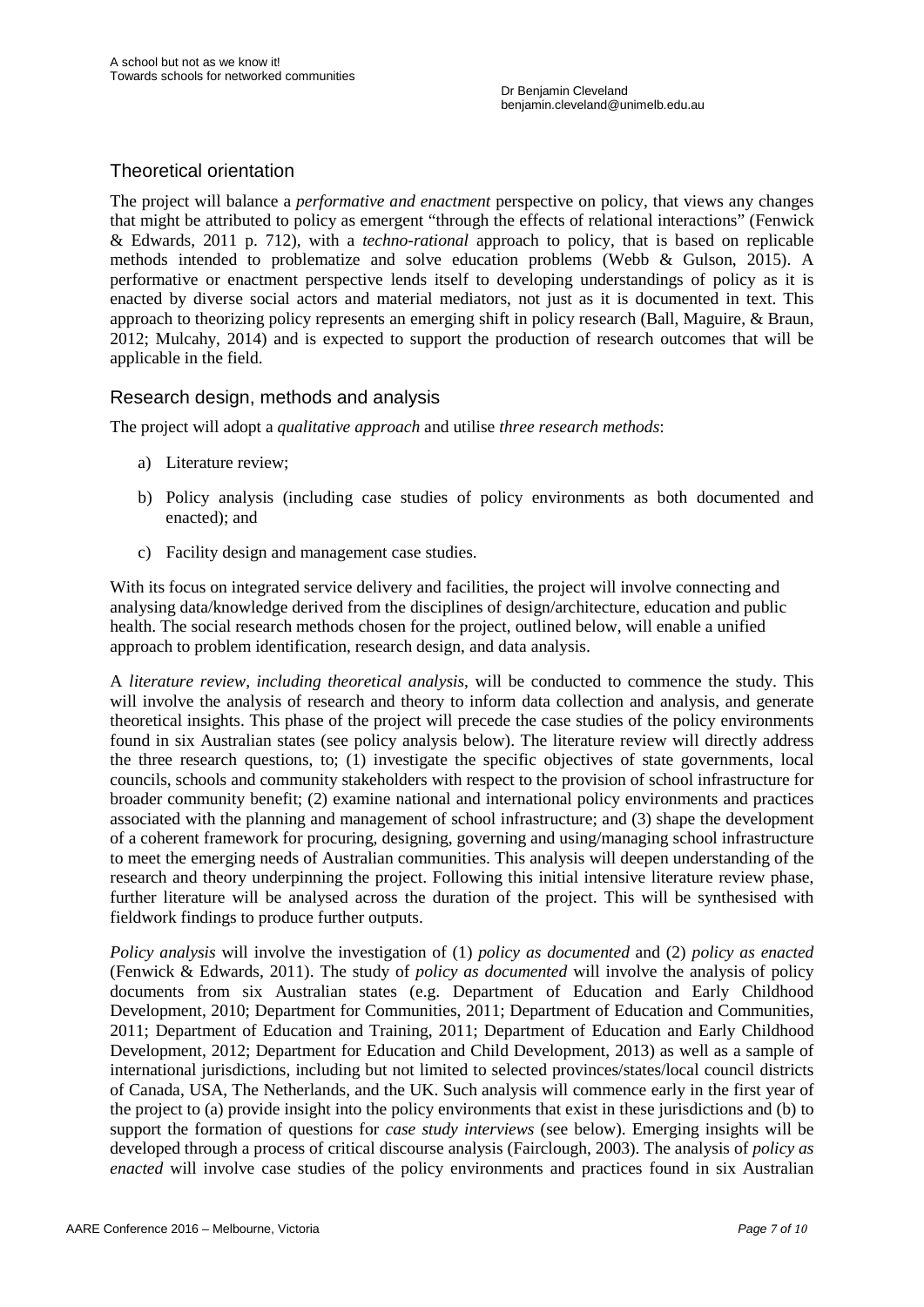Dr Benjamin Cleveland benjamin.cleveland@unimelb.edu.au

states: VIC, QLD, NSW, SA, WA and TAS. Data for each case study (Bryman, 2004; Yin, 2003) will be collected in the form of interviews with senior policy makers in government and non-government policy organisations, as well as on-the-ground practitioners (architects, educational leaders, public health practitioners) to gain insight into current policies and practices associated with the delivery and management of school facilities – with a particular focus on those intended to provide broader community benefits. All interviews will be audio recorded and transcribed for analysis using NVivo. Both forms of policy analysis will be concentrated in the first two years of the project and will culminate early in the third year with a *two-day round table/workshop* that will see 20 experts (identified during the course of the project) reflect on the project's initial findings and discuss the development of a workable policy framework for procuring, designing, governing and using/managing school infrastructure to meet the emerging needs of Australian communities. As for the interviews, the discussions held at the round table/workshop will be audio recorded and transcribed for analysis using NVivo. Ongoing analysis over the first two years of the project will lead to the submission of papers to a number of local and international academic conferences. The dual focus on *policy as documented* and *policy as enacted* will support the development of a holistic understanding of policy, not only as it is documented in text, but also as it is enacted by diverse social actors and material mediators (Ball, Maguire, & Braun, 2012; Mulcahy, 2014).

*Facility design and management case studies* will embed the project in architecture and architectural theory, and provide touchstones for analysing the influence of policy on school facility design. Secondary data will be sourced to conduct the case studies, including from a range of resources such as books, journal articles, government reports, and websites. In addition, range of materials (such as architectural drawings) will be requested from architects and state government departments. The purpose of the case studies will be to (a) illuminate connections between policy environments and the resultant designs of school facilities, and (b) investigate methods of procurement, governance and management. It is envisaged that up to 20 case studies will be produced across the three years of the study, with most drawn together over the first two years. These will be developed in the form of short four-page case study documents that will communicate emerging insights into the connections between policy environments and school facility design and management. They will be published on the project's website to draw interest and comment from research participants and a range of additional stakeholders involved in school facility procurement, design, governance and use/management. In part, these case studies will draw on the spatial mapping technique used by Dovey and Fisher (2014) to analyse the relationships between spaces in schools, only in this project such analysis will explore spatial relationships in the context of the community use of facilities, as opposed to developing a pedagogical analysis.

## **Conclusion**

## Feasibility and benefit

This project is timely. High-impact research and policy knowledge is desperately needed at a time when Australian federal, state and local governments must rethink approaches to school facility design amidst population growth, changing urban demographics/development, and the emergence of shifting community requirements in terms of access to education, health and well-being services. The project aligns productively with the Australian Government's Science and Research Priorities, specifically that of 'Health: Better models of health care and services that improve outcomes, reduce disparities for disadvantaged and vulnerable groups, increase efficiency and provide greater value for a given expenditure', as well as the three Grand Challenges identified by the University of Melbourne for the next century: 'Understanding our place and purpose; Fostering health and wellbeing; Supporting sustainability and resilience'.

The project's design is expected to generate powerful opportunities for policy learning and reform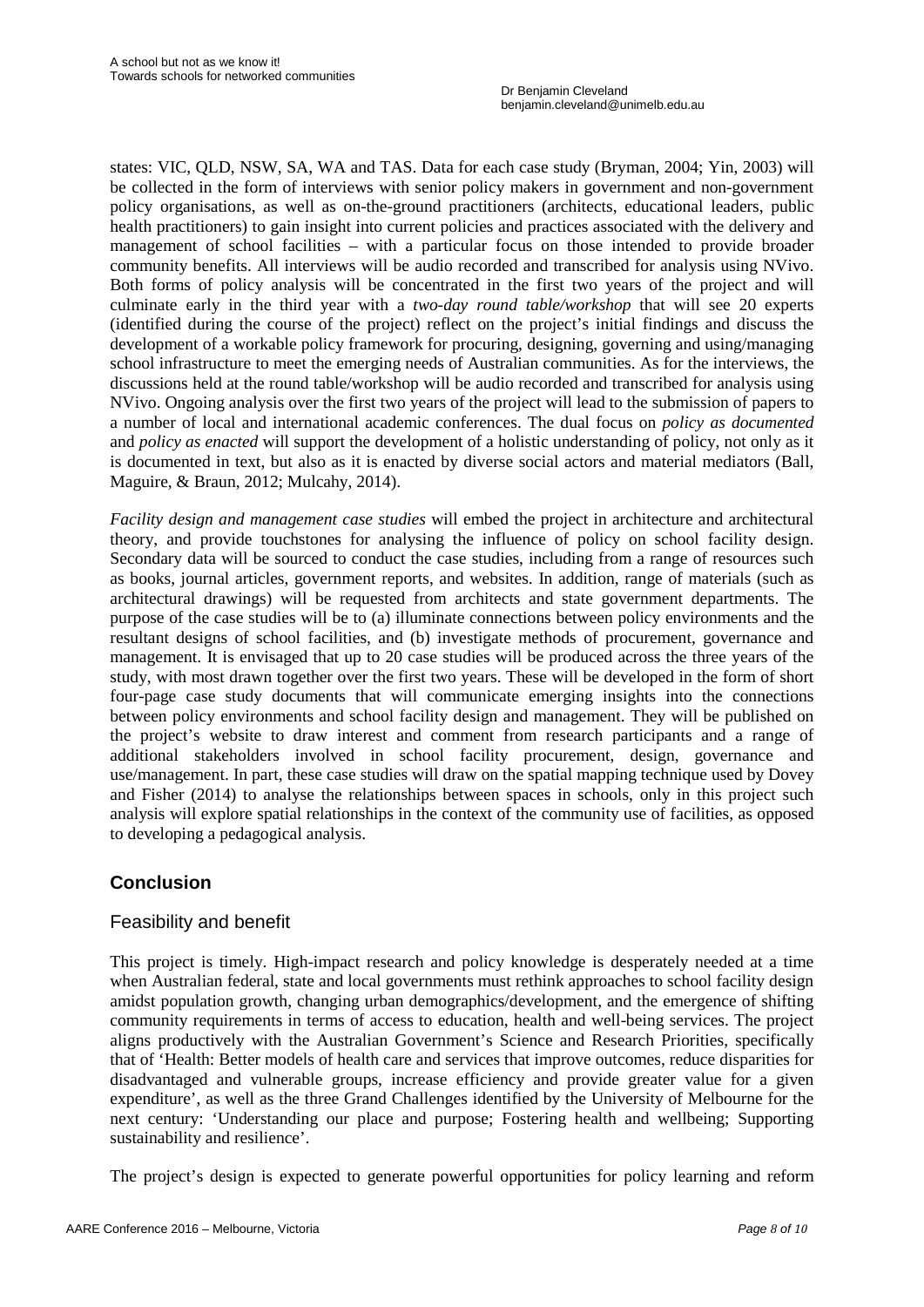across Australia by bringing together policy makers and enactors to share knowledge and analyse emerging requirements for school facilities. The project's design will not only provide an effective research methodology, but an embedded process of carrying the research issues and findings to those most able to influence policy reforms across the country. Such policy learning and knowledge production has the potential to impact directly upon state-level and local council policy responses and reforms. The theoretical and policy knowledge the project will produce may also have broader relevance to debates about school facility procurement, design, governance and use/management in countries such as Canada, the USA, The Netherlands, and the UK.

The desired framework – linking research, policy and practice associated with the processes of procuring, designing, governing and using/managing school infrastructure for broader community benefit – is anticipated to help state governments, local councils, schools and community stakeholders overcome the current 'obstacle course' that is limiting attempts to maximise school facilities for broader community benefit.

Furthermore, the outcomes of the research are anticipated to significantly advance knowledge in the interdisciplinary field of learning environments research and provide new knowledge to the architecture, education, and public health research communities.

## **References**

- Ball, S., Maguire, M., & Braun, A. (2012). *How schools do policy: Policy enactments in secondary schools*. London & New York: Routledge.
- Bryman, A. (2004). *Social Research Methods* (2nd Ed.). Oxford: Oxford University Press.
- Cleveland, B. & Woodman, K. (2009). Learning from past experiences: School building design in the 1970s and today, 58-67. In Newton, C. and Fisher, K. (Eds.). *TAKE 8. Learning spaces: The transformation of educational Spaces for the 21st century*. Manuka, ACT: Australian Institute of Architects.
- Coleman, W. D., & Perl, A. (1999). Internationalized Policy Environments and Policy Network Analysis. *Political Studies, 47*(4), 691.
- Department for Education and Child Development. (2013). *Schools as Community Hubs Discussion paper*. Adelaide: Government of South Australia.
- Department of Education and Early Childhood Development (2010). *Schools as Community Hubs*. Melbourne: State Government of Victoria.
- Department of Education and Early Childhood Development. (2012). *Towards Victoria as a Learning Community*. Melbourne: State Government of Victoria.
- Department of Education and Training (2011). *Establishing Schools as Community Hubs - Innovation in Infrastructure Delivery*. Brisbane: Strategy and Planning Branch.
- Department for Communities. (2011). *Integrated Service Delivery and Community Hubs*. Perth: Government of Western Australia.
- Department of Education and Communities. (2011). *Connected Communities Strategy*. Sydney: New South Wales Department of Education and Communities.
- Dovey, K., & Fisher, K. (2014). Designing for adaptation: the school as socio-spatial assemblage. *Journal of architecture, 19*(1), 43-63.
- Fairclough, N. (2003). *Analysing discourse : textual analysis for social research*: New York : Routledge, 2003.
- Fenwick, T., & Edwards, R. (2011). Considering materiality in educational policy: messy objects and multiple reals. *Educational Theory, 61*(6), 709-726.
- Flessa, J., & Gregoire, H. (2011). Policy aspirations and dilemmas of implementation. Leadership for partnerships in Ontario, Canada. In S. Auerbach (Ed.), *School Leadership for Authentic Family and Community Partnerships: Research Perspectives for Transforming Practice*. Florence, KY: Routledge, Taylor & Francis Group.